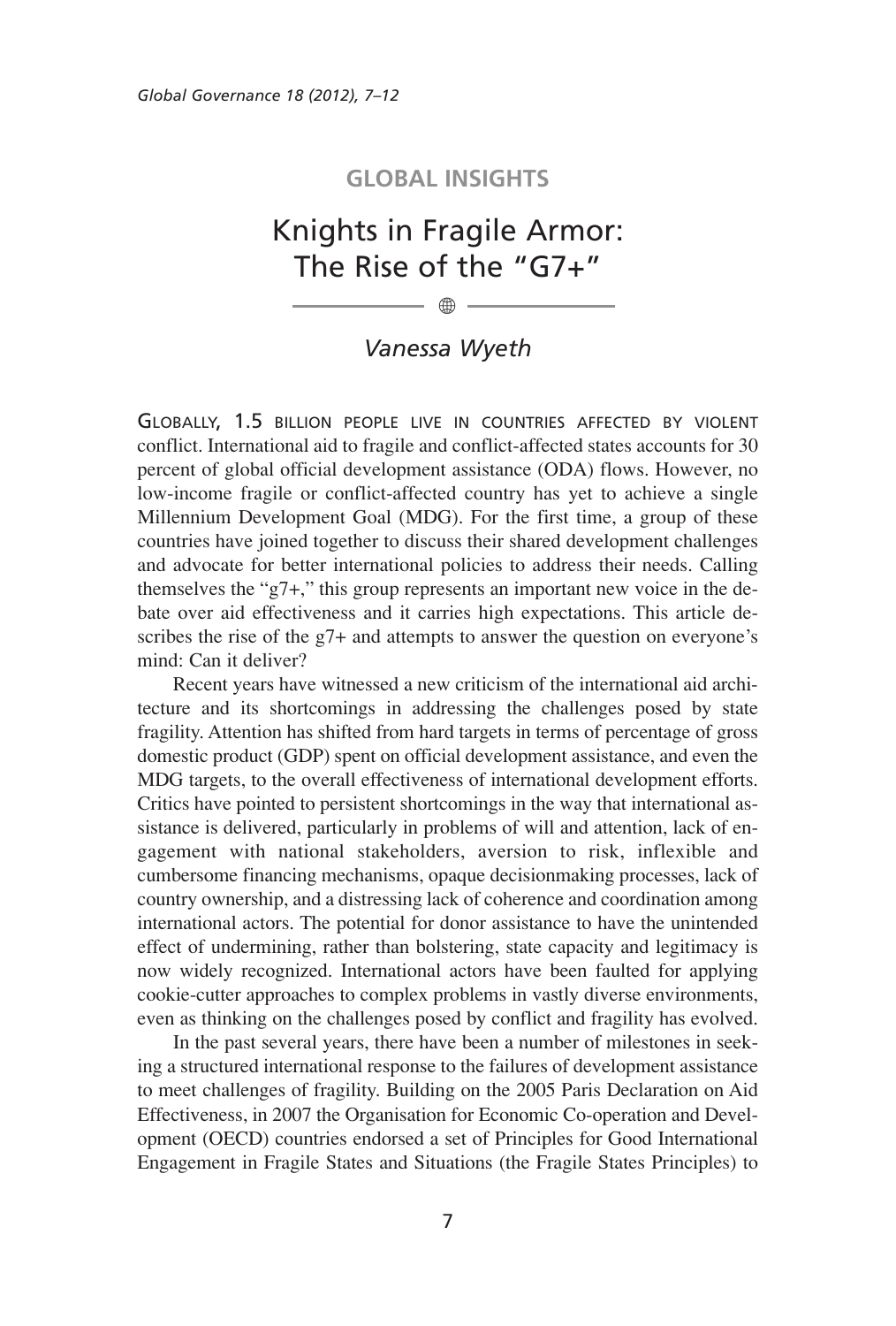guide aid to fragile states. However, these were top-down reform efforts: despite the good thinking that underpinned the Fragile States Principles, they were created by donors, for donors. Much like the Washington Consensus, which governed development policy in the 1980s, the early discourse on aid effectiveness largely consisted of outsiders diagnosing the problem, prescribing the solution, and assuming responsibility for carrying out the treatment.

This started to change at the Third High Level Forum on Aid Effectiveness, held in Accra, Ghana, in 2008, in which developing countries played a more active role in the preparations, and civil society groups across the developed and developing world were widely consulted. On the fragile-states front, perhaps the most significant development to come out of Accra was the establishment of the International Dialogue on Peacebuilding and Statebuilding.1 The Dialogue brings donor and recipient countries together to devise a realistic set of peacebuilding and statebuilding objectives to address the root causes of conflict and fragility. Its participants include OECD donors; nontraditional donors (such as Brazil and China); international and regional organizations (including the UN, the World Bank, the African Union, and the African Development Bank); representatives of civil society; and, most importantly, representatives of conflict-affected and fragile states. First proposed at a preparatory meeting in Kinshasa, Democratic Republic of Congo, in July 2008, the Dialogue was endorsed in Accra in September 2008 and formally launched at the end of that year. Extensive consultations were carried out in 2009 and 2010 in Burundi, Central African Republic, Democratic Republic of Congo, Liberia, Sierra Leone, South Sudan, and Timor-Leste. These consultations informed the first formal meeting of the International Dialogue, which was held in Dili, Timor-Leste, in April 2010.

A small group of countries affected by conflict and fragility were deeply engaged throughout this process. Led by the finance minister of Timor-Leste, Emilia Pires, and the planning minister for Democratic Republic of Congo, Olivier Kamitatu Etsu, the group—initially consisting of Timor-Leste, Afghanistan, Sierra Leone, Central African Republic, Democratic Republic of Congo, Haiti, and Côte d'Ivoire—dubbed itself the "g7." With more countries expressing interest, the group expanded and changed its name to the "g7+." The g7+ countries met officially for the first time on the day before the opening of the International Dialogue in Dili, issuing a formal statement declaring their intention to work together as a coalition and to develop national strategies within their own countries for addressing crucial governance, economic and social development, and security priorities.

In their statement, the g7+ countries delivered a challenge to donors: work with us, not against us. "We recognise that ownership comes with a responsibility to define our needs and be accountable for delivery," they claimed, but "we must give ourselves a transitional period to reinforce our capabilities and systems and not have complex and slow procedural requirements and conditions imposed upon us."2 The Dili Declaration—the outcome document of the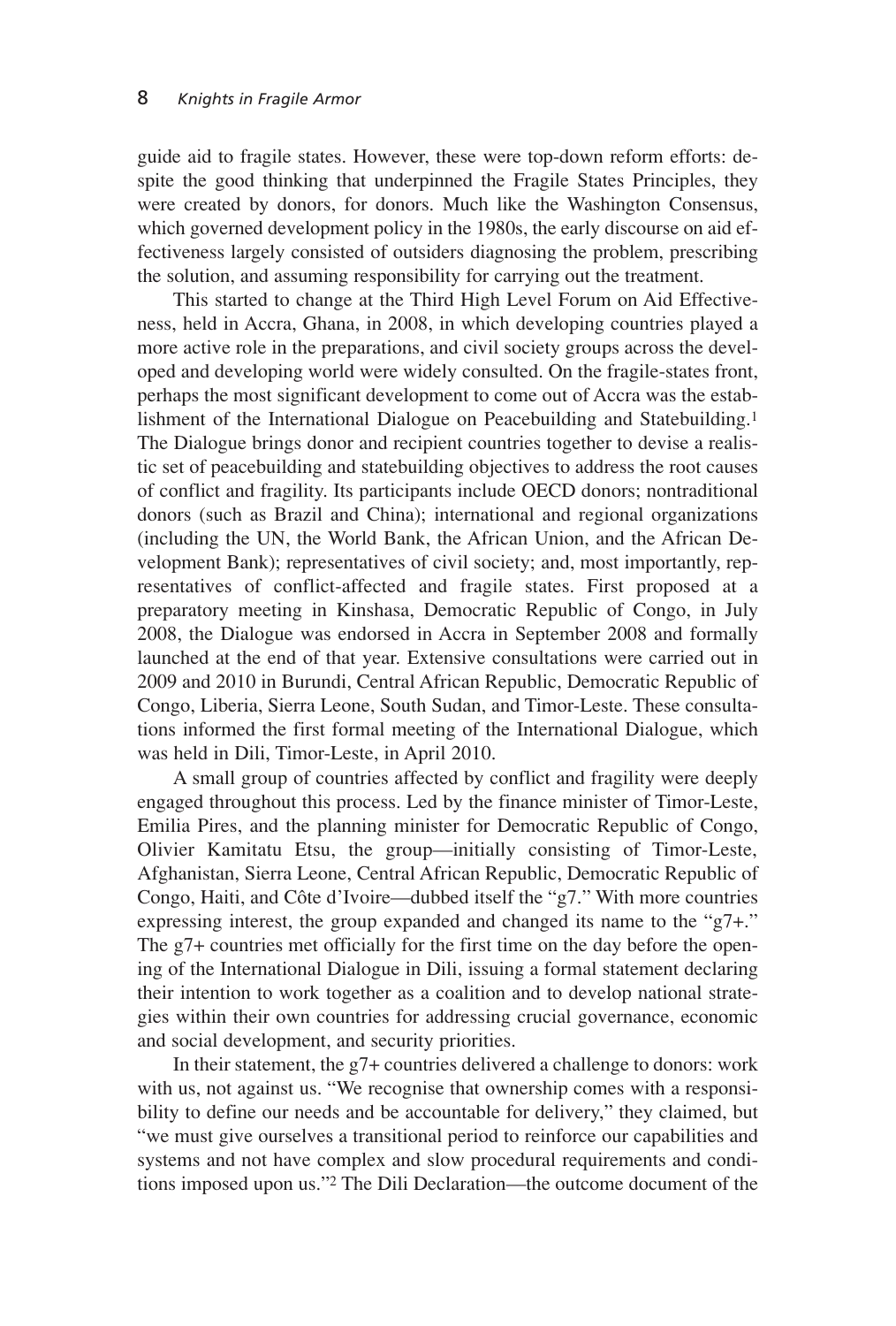Dialogue meeting—echoed these themes and committed donors and fragile states alike to work together to develop an International Action Plan on Peacebuilding and Statebuilding to present at the Fourth High Level Forum, which was held in Busan, Korea, 29 November to 1 December 2011. A major milestone in this process was the outcome of the second global meeting of the Dialogue, held in Monrovia in June 2011, which resulted in a landmark agreement on five interim peacebuilding and statebuilding goals as preconditions to work toward the MDGs in fragile and conflict-affected states: legitimate politics, security, economic foundations, justice, and revenue and services. The peacebuilding and statebuilding goals were the cornerstone of the New Deal for Engagement in Fragile States, which was endorsed by members of the International Dialogue in Busan.

The g7+ (which has since expanded to include nineteen countries) has made a splash. Its formation represents the first time that a group of the world's most fragile and conflict-ridden countries has come together in a coalition around a common purpose in any forum. The group encompasses a set of paradoxes: the g7+ countries have embraced the mantle of fragility, but the group, in the words of Kamitatu Etsu, is a club that everyone "wants to leave as quickly as possible." The group includes Somalia, which represents the world's longestrunning instance of total state collapse, as well as Timor-Leste and Sierra Leone, widely hailed as postconflict success stories with governments that have staked out ambitious national development goals. In a debate traditionally dominated by powerful donor countries, the ministers of the g7+ are often the most senior officials present in the International Dialogue meetings (where donors tend to be represented at the middle- to senior-bureaucrat level). And the most powerful voice in the room is often that of a diminutive Timorese woman.

Under the leadership of Pires and her partners in the g7+ (notably Kamitatu Etsu and Liberia's minister for planning and economic affairs, Amara Konneh), the group has continued to meet to establish a common position in advance of plenary meetings of the International Dialogue as well as on the margins of other high-level events (such as the MDG summit in September 2010, the UN General Assembly, the fall and spring meetings of the International Monetary Fund and World Bank, and the Extractive Industries Transparency Initiative regional conference in August 2011). The g7+ countries solidified their positions prior to Busan at a retreat held in Juba, South Sudan, in October 2011 and have been instrumental in shaping the New Deal for Engagement in Fragile States was endorsed in Busan.

The g7+ was born within the context of the broader aid effectiveness debate and thus far has remained primarily in the world of development. For the most part, the g7+ has been a club of planning and finance ministers who speak a common language and share a common set of frustrations when it comes to dealing with their international partners. (Meeting donors on their own turf, g7+ representatives are fluent in the vocabulary of international aid, throwing out phrases like "stakeholders" and "capacity development" with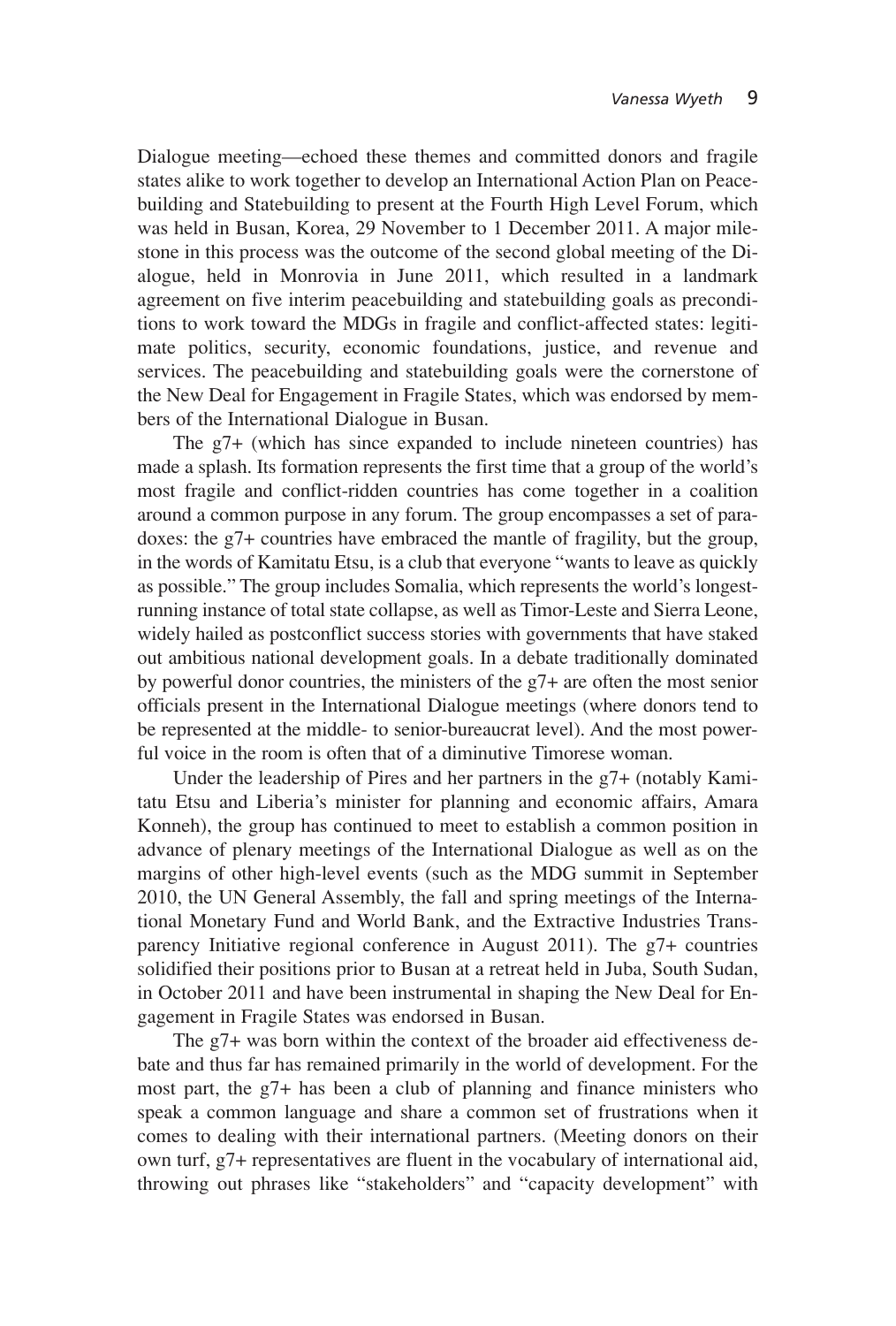practiced ease.) The International Dialogue created a unique entry point for the group, and its composition is not replicated in other settings such as the UN (where member states tend to align with their regional blocs) or with larger groups such as the G-77 or the Non-Aligned Movement.

This may be changing: the vice prime minister of Timor-Leste, José Luís Guterres, was invited to address the UN Security Council at a thematic debate held in January 2011 on "Post-conflict Peacebuilding: Institution-building" on behalf of the g7+. There has been talk of a possible informal meeting of UN ambassadors of the g7+ countries at the invitation of the current chair of the UN Peacebuilding Commission (PBC), the permanent representative of Rwanda. There are persistent (albeit unconfirmed) rumors that the g7+ is seeking to establish an office in New York.

All of this would seem logical. After all, the fundamental challenge facing fragile states is a crisis of legitimacy and a breakdown in the relationship between state and society. At their core, statebuilding and peacebuilding are long-term, messy, domestic political processes. Although much of the aid effectiveness discourse has taken the flavor of a technical policy discussion, the International Dialogue between donors and fragile states is a deeply political discussion. Thus far, however, the g7+ as a forum of countries has not yet engaged in traditional political fora such as the United Nations.

The Peacebuilding Commission—an intergovernmental body that was created precisely to foster this type of political decisionmaking—would, on paper, be the right place for this conversation to happen. And yet it has not. Part of this is due to the fact that foreign ministries run the show in New York, where UN member states are represented by diplomats, not development ministers. Privately, some g7+ members and OECD staff who support the International Dialogue secretariat have voiced frustration with what they see as a lack of engagement by the PBC and have bristled at the PBC's assertion of its "unique legitimacy" as a peacebuilding actor.<sup>3</sup>

In some ways, it is surprising that a similar coalition of conflict-affected countries has never emerged at the UN. In early 2006, following the establishment of the Peacebuilding Commission, a small group of postconflict countries led by Rwanda and Croatia attempted to organize themselves to help shape the PBC in its early days. This effort soon fell flat as UN member states spent six months haggling over PBC membership and then, after adopting the first two countries onto the PBC's agenda, seemed not to know what to do with them. The agenda countries themselves<sup>4</sup> (all of them nominally members of the g7+) have never organized themselves into any kind of coalition and their UN ambassadors have often been absent from PBC debates.

This is largely a problem of capacity because all six members are lowincome African countries with small missions in New York (ranging in size from twelve diplomats in the case of Guinea, to a single ambassador in the case of Central African Republic).5 But it may also reflect the fact that the real work of developing national strategies for peacebuilding and statebuilding,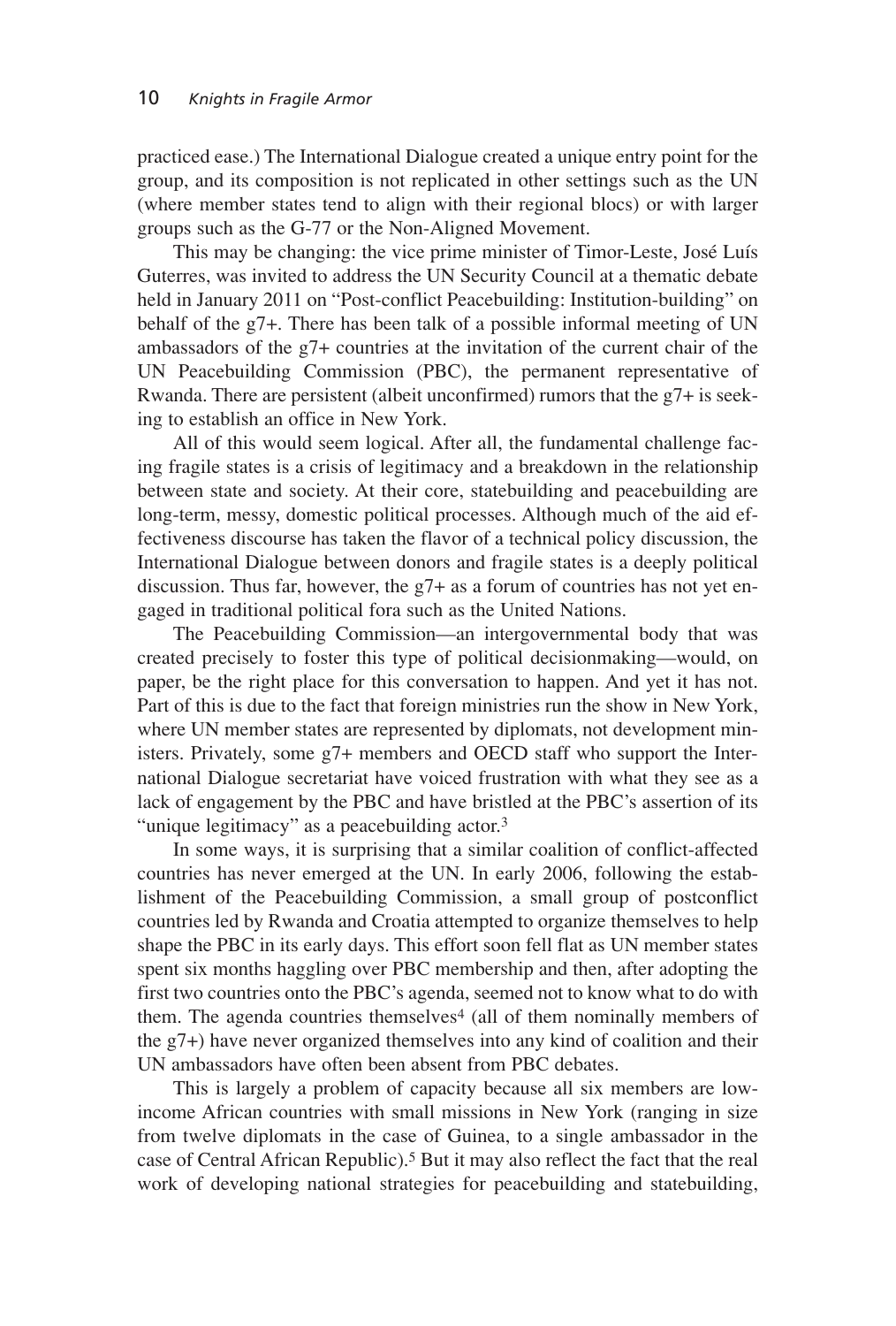prioritizing among competing goals, and allocating scarce resources against those priorities is carried out by national ministries of planning, finance, and unity and reconciliation (i.e., the ministers of the g7+ and their staff) rather than the ministries of foreign affairs that staff the UN missions. When Pires speaks of the strain placed on her ministry by the capricious practices of international donors, her words carry a unique credibility.

While much work lies ahead in implementing the New Deal for Engagement in Fragile States, the agreement is seen as a major accomplishment for the countries of the g7+ and their international partners. Thus far, however, perhaps the most noteworthy accomplishment of the g7+ is the very fact that the group exists, that its message has been so clear and consistent, and that it represents a new and important set of actors in international aid debates. It is important to neither overstate nor downplay the significance of the group's arrival on the global scene. And yet it seems clear that the members of  $g7+$  have changed the debate on fragility by defining it in their own terms, based on their reading of their own context, and ensuring that conversations about development in fragile states also focus on the importance of security, justice, and legitimate political processes.

At the same time, the entire fragile-states agenda suffers from critical gaps between policy and practice. Despite the laudable commitments made since 2005, a recent independent evaluation of the Paris Declaration concluded that partner governments have come further in implementing the Paris commitments than donors, with the least progress made on managing for development results and mutual accountability.6 Donors fared no better in the most recent monitoring survey of the Fragile States Principles, which showed international performance to be seriously off track in eight out of the ten principles.7

Critics increasingly argue that aid cannot be discussed in isolation from the broader financial context of trade policy, foreign direct investment, migration policy, and other conversations. Official development assistance accounts for just 0.2 percent of global GDP (despite the commitment first made in 1970, and reaffirmed in 2002 in Monterrey, for donor countries to raise this level to 0.7 percent). As a recent BetterAid publication points out, "if the Internationally-Agreed Development Goals are to be achieved, the other 99.8% of a country's economic activities also need to contribute to development effectiveness."8 This is doubly true for many fragile and conflictaffected countries, which are the recipients of considerable security and political support. Such critics argue that, without overall reform in governance of the aid system, true change is likely to be elusive.

Perhaps the most exciting aspect of the rise of the  $g7+$  is the larger truth that it reveals: donors do not build states; societies and their elites do. Peacebuilding and statebuilding in conflict-affected and fragile states should be understood as a system of incremental, long-term processes that are deeply intertwined. The possible pathways that are available over the longer term are prejudiced by the quality and success of preceding interventions and are characterized by dilemmas and trade-offs. Some dilemmas and trade-offs can be